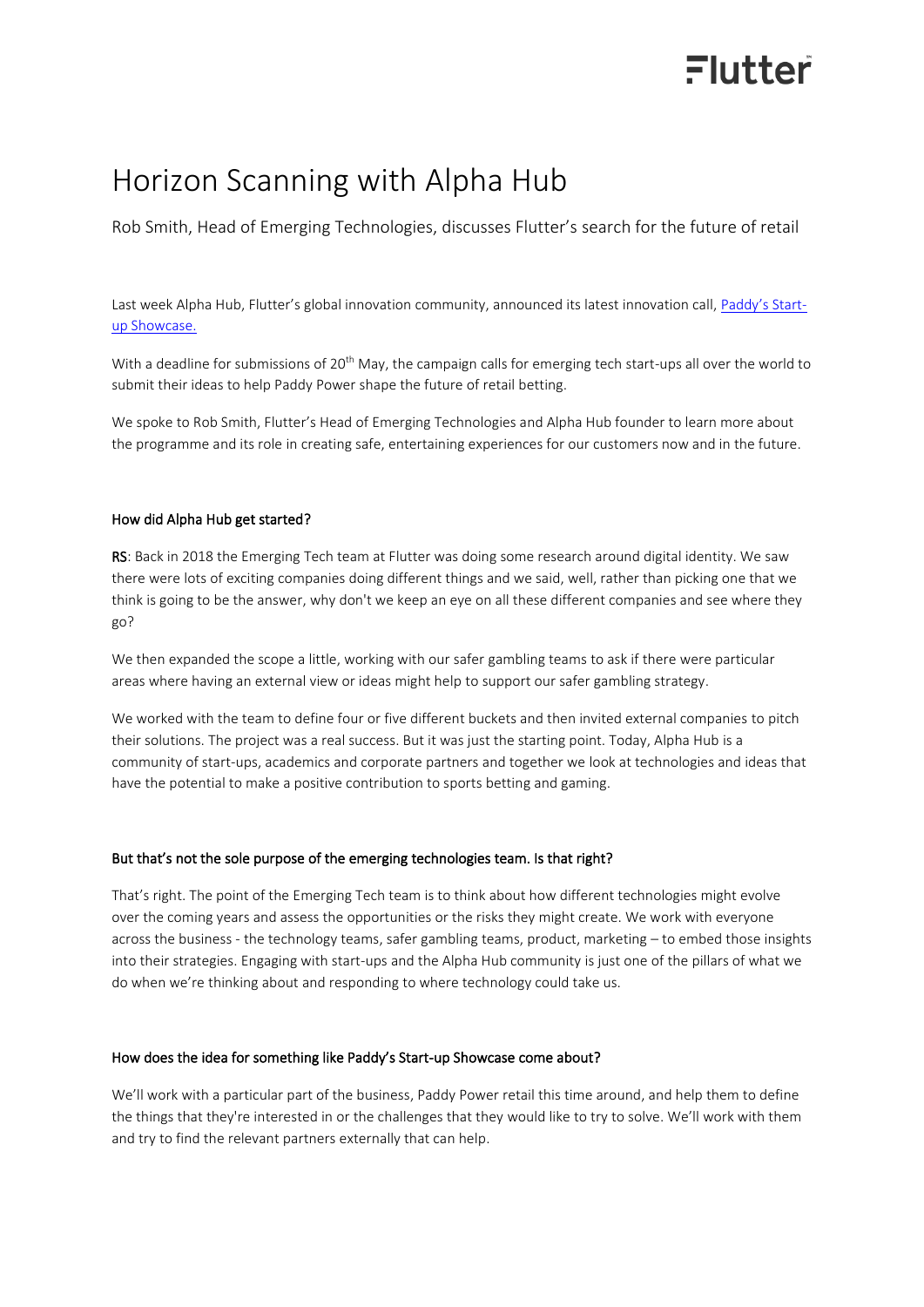# Flutter

This is how we arrived at the Paddy's Start-up Showcase Innovation Call. Over the years, we've done lots of work and research on what the shop and retail experience of the future might look like. This innovation call is an extension of that and allows us to try a slightly different route. We're searching for companies that can help us experiment with different ideas, run pilots, and start to move things forward, so that we can bring the next generation retail experience to life for our customers.

### What kind of companies do you expect to hear from?

We know these aren't necessarily fully formed ideas that we're going to roll out in our 600+ Paddy Power shops overnight. As much as anything, this exercise is about building relationships with companies and seeing how they evolve over the next few years, drawing on the support of the entire Flutter network. It's about helping companies adapt, build and input into our strategy and our thinking about where retail is going in the future.

That is what makes this innovation call so interesting. We're not just expecting to hear from specialists in the online betting and gaming sector. You don't need to be a betting software provider. We see this as a chance to speak to people who are also at the cutting edge outside our industry.

They could be in leading edge retail infrastructure, maybe in restaurants, fast food outlets, fashion. They could be at the very forefront of data analytics in a live environment. They could be working on experiences that we're not even thinking about for shops today.

Virtual reality, for example, or extended reality. What would that mean? We saw one company that's looking into fully immersive sound to augment the customer experience. Imagine walking into a shop on race day to a full 3D sonic experience of the racetrack. How would that change your entertainment experience? It's fascinating!

### And this is why you added the wildcard category? To invite those ideas that don't quite fit neatly into a bucket?

Exactly. We want to know if there's anyone out there doing interesting things that might apply to retail but that we're just not even thinking about.

That might just be the seed of an idea but it could lead to something wildly different and which totally transforms how we think about shops.

What we're looking to build, and what Alpha Hub is about, are long term relationships that give companies the chance to draw on our resources over the course of their journey.

### So, Alpha Hub is not your standard incubator either. Is that right?

That's right. Alpha Hub isn't an investment company. That's not how we're looking to help. We're very much looking at how companies grow and how we can plug them into our wider network. Today we're looking at Paddy Power retail, but it could also be putting companies in touch with Adjarabet, or maybe our online team at Betfair or FanDuel.

Flutter has a wider network as well. Across the group we work with around 12,000 suppliers and partners, all of them interested in the different types of technology we could be offering people. So, we're approaching this with our entire eco-system in mind. In effect, we're a launchpad into the wider Flutter Group.